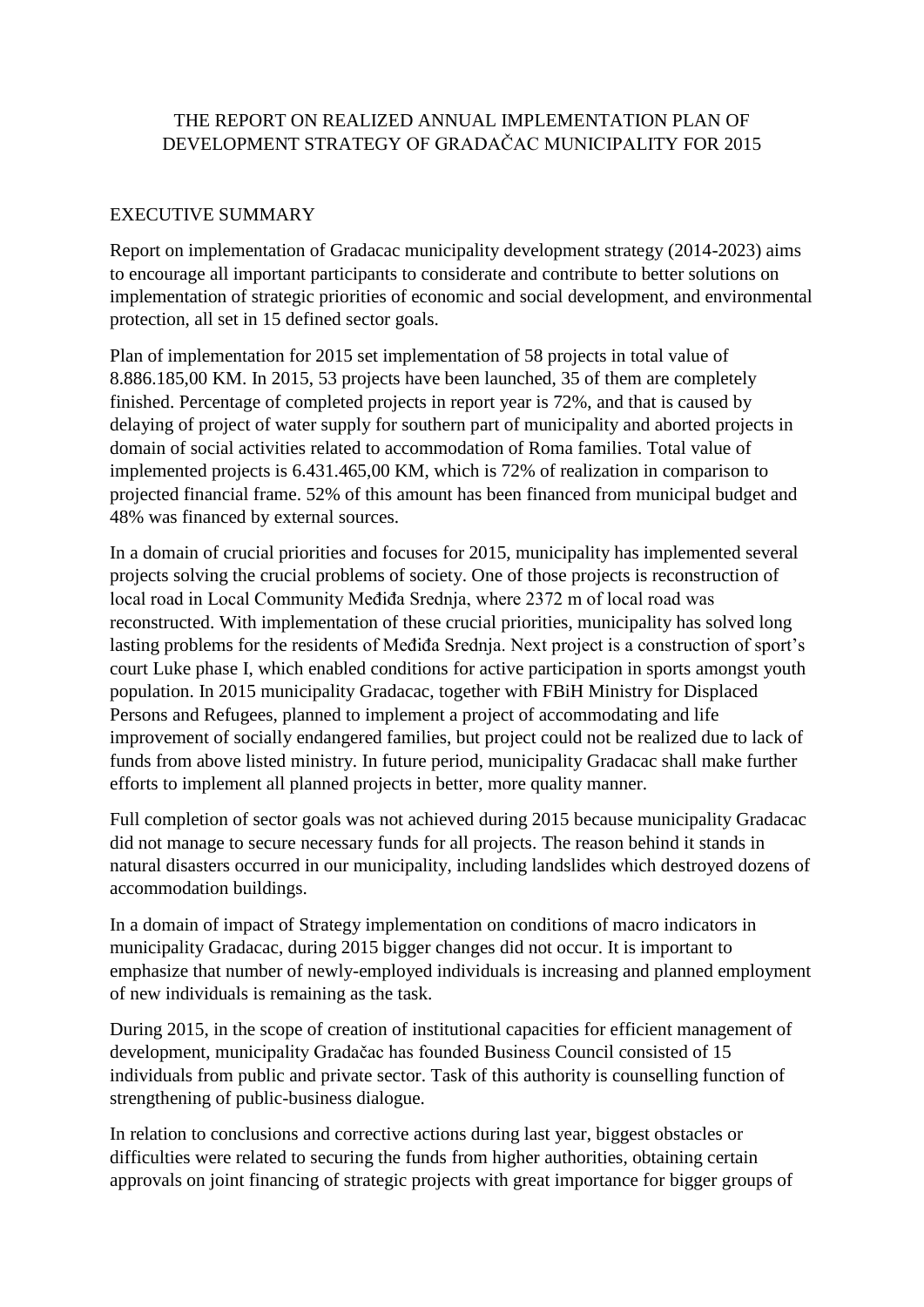residents, and that indicates that future period shall bring the need of initiation of certain activities in order to prevent obstacles in implementation of projects.

## 1. INTRODUCTION

The goal of this report is to present results of implementation of Development Strategy of Gradačac municipality 2015, using simple and clear manner. Its purpose is to encourage all important participants to considerate and contribute to better solutions on implementation of strategic priorities and operational goals in future years. In that sense, this document contains advices and suggestions for future work and recommends measures for improvement of the processes and results of strategy implementation.

The strategy of integrated development of Gradačac municipality 2014-2023 has been created by Development Team of municipality, in period January to December 2014, as the part of Integrated Local Development Project (ILDP) and it represents joint initiative of Suisse government and United Nations Development Program (UNDP).

Development strategy of Gradacac municipality has been adopted in January 2014, on 11<sup>th</sup> regular session of Municipal Council, held on 28 JAN 2014. Acting as operational instrument for implementation of strategy, municipality prepares 3-year implementation plan  $(1+2)$  each year since adoption of the strategy. Detailed plan of implementation for 2015-2017 has been prepared and published on municipality web page.

This report refers to implementation of strategic, sectoral, priority projects in 2015. By MiPRO methodology, all projects are planned in consultations with all important participants in society, throughout all phases of implementation of strategy.

Creation carrier of 3-year Plan of implementation (1+2) and report as well is Section for management of development and energy sufficiency, and it performs function of body for development management. The report is prepared in cooperation with representatives of all internal bodies of municipality.

Data on implementation is being constantly collected throughout whole period covered by this report, using the tools for tracking the Strategy implementation (Excel table for project tracking) and based on defined sectoral and macro-economic indicators (SMI table). Data is analysed within the team, and based on that activity, quality overview on observed period of implementation is being prepared, as well as advices and suggestions for future period.

# 2. STRATEGIC GOALS AND PRIORITIES

### 2.1.Vision

Development strategy of Gradačac municipality 2014-2023 defines following vision:

### This is Gradačac:

Community of educated, innovative, ecologically responsible, safe and equal citizens, using developed entrepreneurial spirit and advanced social – business infrastructure, cherish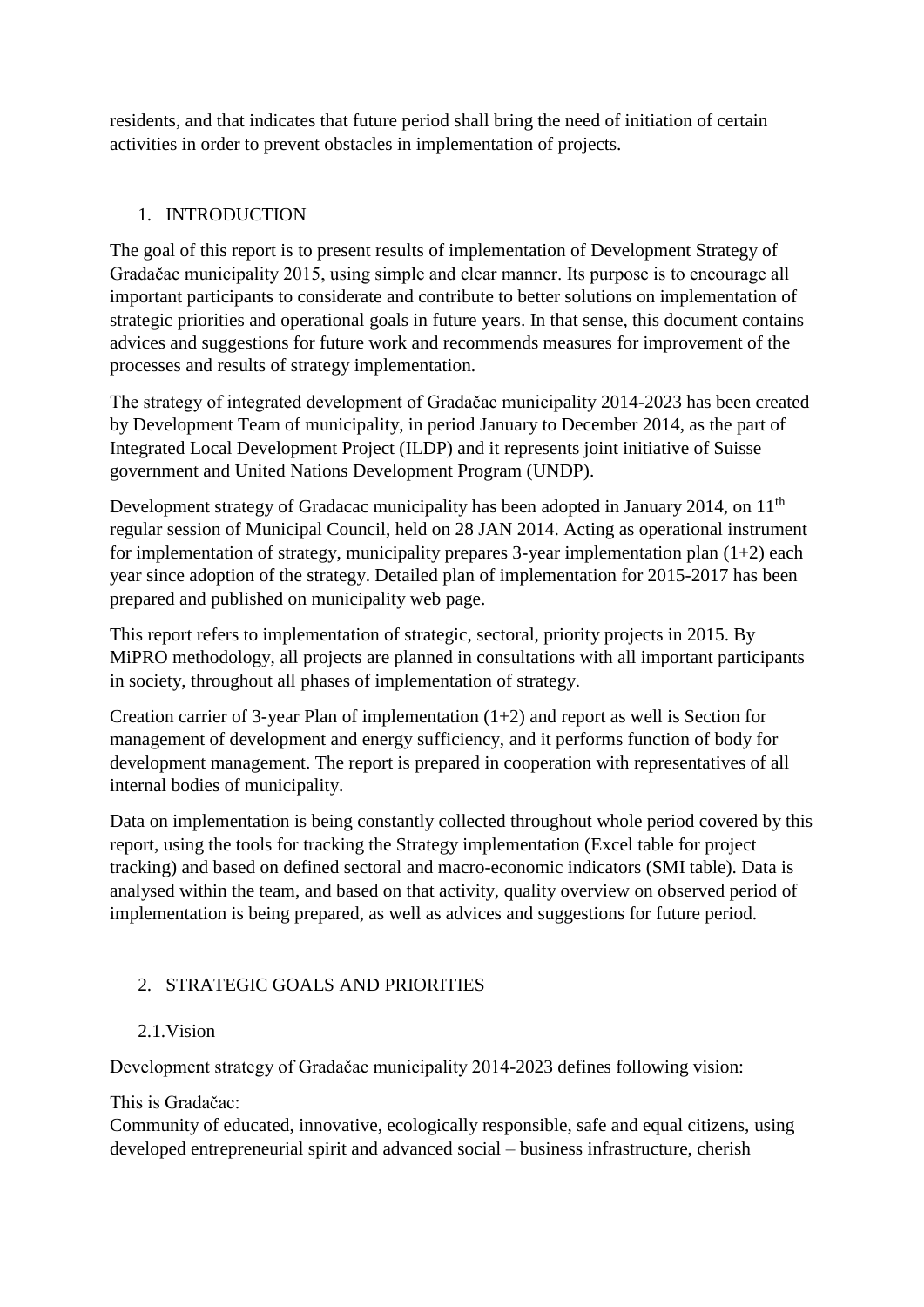tradition and promote new values and opportunities, building foundations for responsible partnership in development of north-eastern BiH.

### 2.2.Strategic goals

Development strategy of Gradačac municipality 2014-2023 defines 4 strategic goals:

Strategic goal 1: Developed entrepreneurship in sector of metal, food processing, wood processing and construction industries, and especially in export orientated activities, building capacities for active and responsible partnership in development of north-eastern BiH.

Strategic goal 2: Modernized and standardized agricultural production (in accordance to modern European and world standards) representing recognizable competition advantage.

Strategic goal 3: Well organized and efficient municipal administration, securing developed infrastructure and activities in sectors of: education, sports, culture, health and social security, providing work conditions and keeping high-educated and young residents in the area of Gradacac municipality.

Strategic goal 4: Advanced quality of life, protected environment, modern communal and touristic infrastructure, and promotion of recognizable products from our area, with continuous increase of energy efficiency and use of renewable sources of energy.

#### 2.3.Sector goals

Strategic priorities for development of municipality are: economic development, social development and environmental protection. In respect of these sectors following goals are defined:

#### Economic development

Sector goal 1: until 2018, minimum of 100 newly employed workers in existing and new industrial zones

Sector goal 2: until 2018, increase of export and profit off export in metal and textile industry, and 10% in agricultural production

Sector goal 3: minimum of 10 MSE with 100 newly employed, until end of 2018

Sector goal 4: Until 2018, 500 agricultural producers meets EU standards

Sector goal 5: Until 2018, new 50.000 fruit trees, 5.000 m2 of green hoses and 40 milking cows, with increase of production and income for minimum 10%

#### Social development

Sector goal 1: Until 2018, improve sport – cultural life of the residents by creation of spatial and technical conditions for increase of marking traditional, cultural and educational events for 15% and sport- recreation events for 20%.

Sector goal 2: Engage all kids of pre-school age into program of pre-school education, until end of 2015.

Sector goal 3: Improve the quality of the public services in domain of citizen's status, for 15% until the end of 2018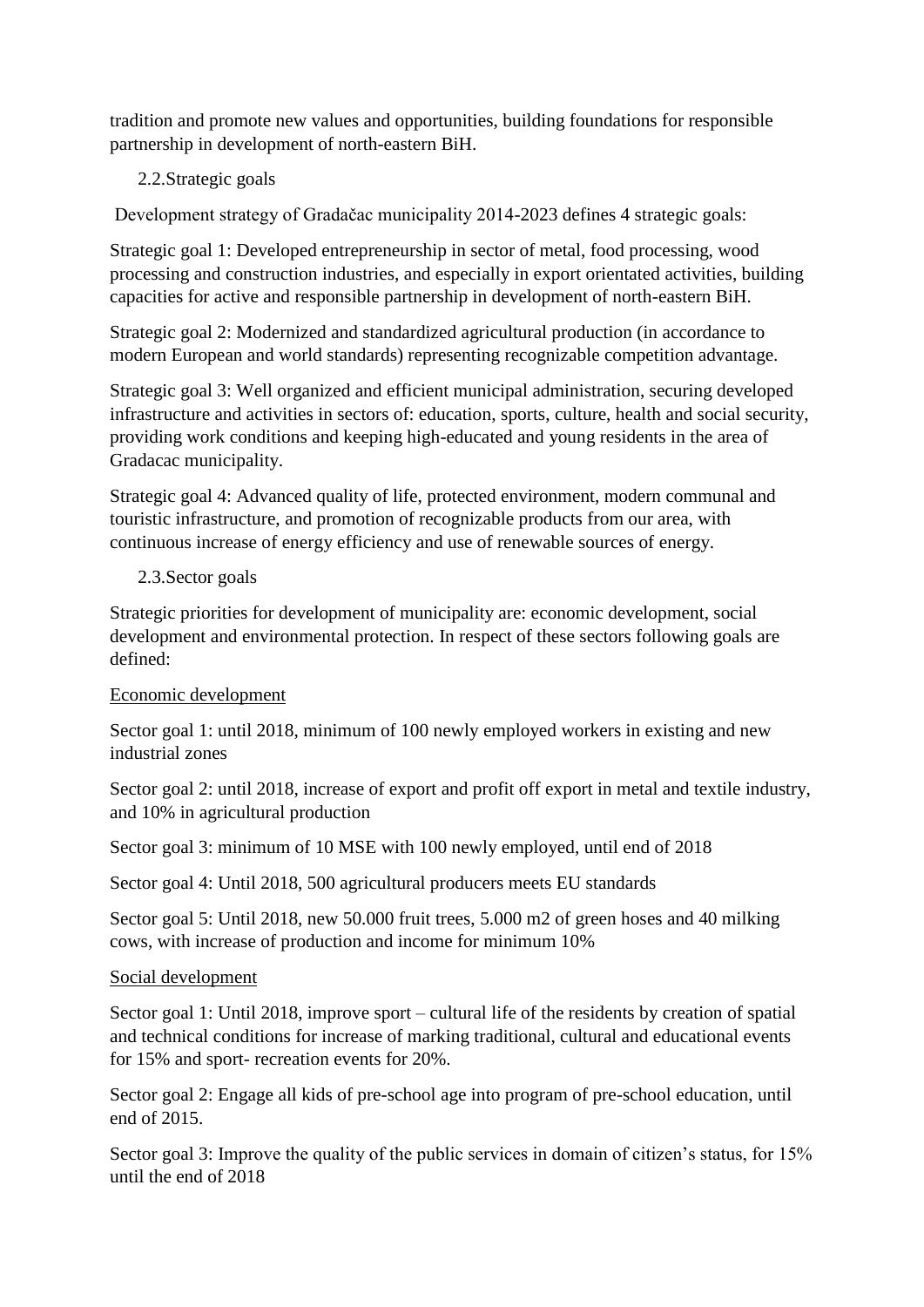Sector goal 4: Establish mechanism of life improvement for youth, human rights status and gender equality and to improve life conditions for minimum 100 families in the state of social need, until end of 2018

Sector goal 5: Until 2018, improve safety of the residents through improvement of infrastructure and creating conditions for reduction of accidents and socially unaccepted behaviour, for 20%

Sector of protection and improvement of environment

Sector goal 1: Until end of 2018, secure continuous and quality water supply, using public water network, for minimum 30.000 resident of municipality Gradacac

Sector goal 2: Until end of 2018, reduction of polluting the soil by establishing sustainable system of collection, removal and dumping of communal trash for 46.000 residents of Gradacac municipality

Sector goal 3: Until 2018, improve the system of collection, drainage and treatment of waste water in the area of municipality Gradačac, for equivalent of 30.000 residents.

Sector goal 4: By adoption of planned documentation until 2018, pre-conditions met for implementation of new projects in domain of energy efficiency, renewable energy sources and environmental monitoring.

Sector goal 5: Until end of 2018, reduce emissions and pollution for 10%, by implementation of projects related to energy efficiency and usage of renewable energy sources, in the area of Gradačac municipality.

Sector goal 6: Improvement and protection of natural and cultural-historical heritage has increased tourist offer of municipality Gradacac, until 2018.

2.4.Crucial planned priorities and focuses for observed year of 2015

Crucial priorities of economic sector

In accordance to defined sector goals, crucial priorities of economic sector for 2015 are projects of production increase in sector of milk industry and fruit industry. With a focus to this type of the projects, municipality would improve sector of agriculture, contributing to implementation of sector goal 4 and therefore it would create pre-conditions for improvement of standard and life of the residents of our municipality.

Crucial priorities of social sector

Crucial priorities in social sector 2015 are: construction of roundabout junction of roads Gradačac-Modriča and Gradačac-Šamac, construction of road in industrial zone, reconstruction and upgrade of sport court Luke phase I, reconstruction of local road in Local Community Međiđa, reconstruction of Stara banja park phase II, construction of street lights in 8 local communities…

With a focus on this type of projects, municipality Gradacac has chosen to implement projects which contribute to the safety of its residents.

Crucial priorities of environmental sector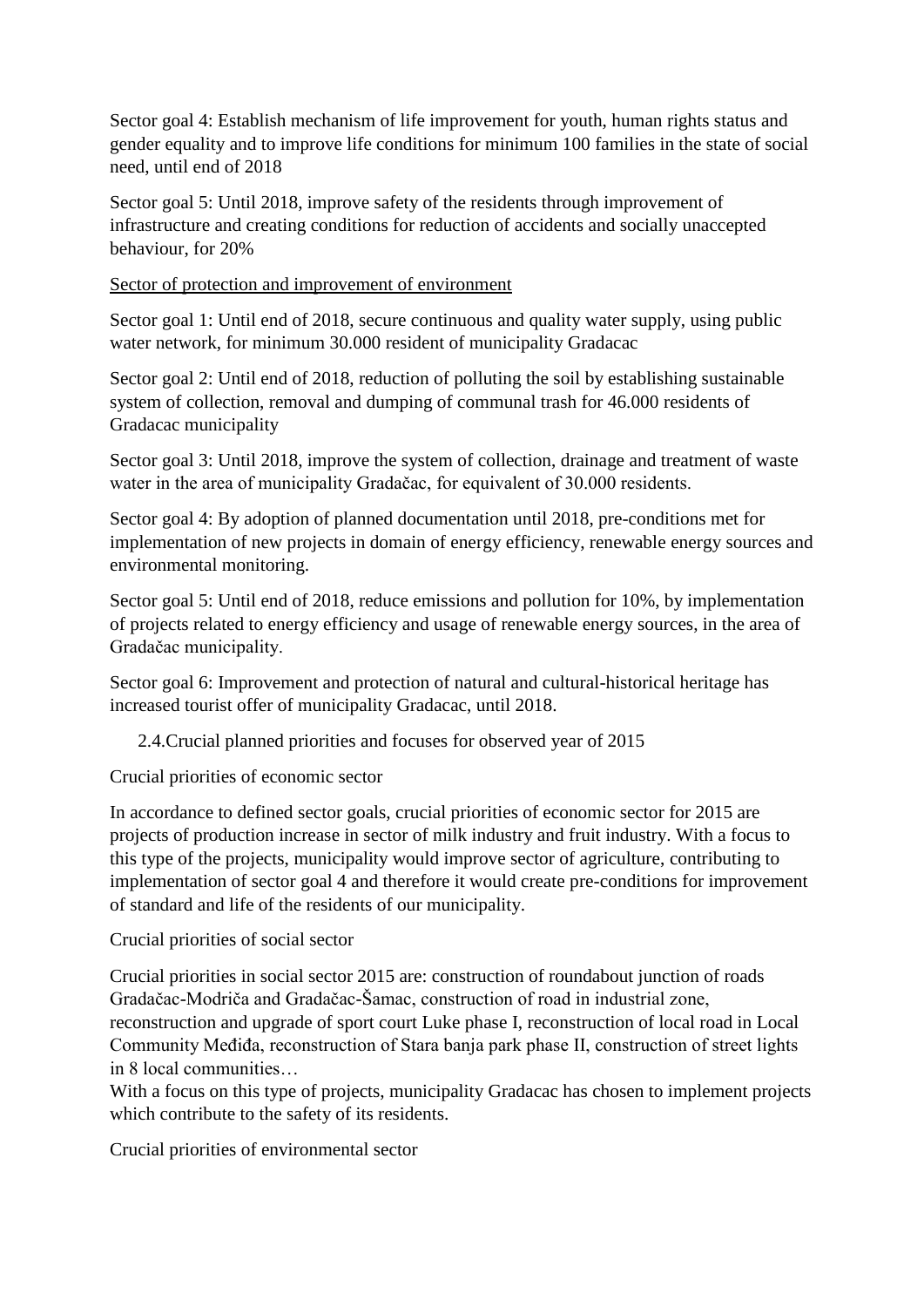In sector of environment for 2015 crucial priorities are: construction of water system in southern part of municipality Gradačac (Domažić), partial reconstruction of town's asbestoscement water network, expansion of sewage network, construction of water system in Local Community Biberovo Polje, thermos insulation of municipality building – project of energy efficiency…

The focus and crucial priorities for 2015 were to secure continuous and quality water supply using the public water network, to reducte polluting the soil by establishing sustainable system of collection, removal and dumping of communal trash, and to improve the system of collection, drainage and treatment of waste water. In accordance to defined sector goals, crucial priorities in sector of protection and improvement of environment are: expansion of water system network in the length of 10 km, rehabilitation of existing communal trash depot Višnjik in location of Zrnići, with construction of auxiliary installations adapted to sanitary concept of trash dumping until the depot is closed, reconstruction of waste water treatment plant phase I and II (Phase I is machine phase, mechanical pre-treatment and phase II is replacing aeration system in 2 pools), removal of wild trash depots, continuance of reconstruction of Chestnut Alley, cleaning and reconstruction of water source and park at Stara banja location, program of maintaining public surfaces and water sources.

2.5.Summary view of priority projects and frames for their financing included in Plan of implementation 2015-2017

Plan period 2015-2017 included 58 projects, 43 of them are projects initiated in previous period, and other 15 projects started in 2015. Viewing by the development sectors for period 2015-2017, 3 projects were planned for economic sector, 48 projects were planned for social sector and 7 projects were planned in environmental sector. 8.886.185,00 KM is planned for implementation of these projects, 5.010.874,00 KM from municipal budget and 3.875.311,00 KM form external forms of financing. Total capital investments in development projects are 36% of total planned municipal budget. Here, see graphical view of structure of planned projects by number of projects in sectors and forms of financing.



Concerning the sources of external financing, most significant planned source for period 2015-2017 is loan from EBRD. In order to attract funds from external sources, municipality has actively engage in preparation of implementation of this project and close cooperation to the bank, and higher authorities of government in order to secure co-financing of this very important project. Concerning external financing, municipality Gradačac secured the funds from Czech Development Agency, in the form of equipment with included education, in total value of 1.000.000,00 EUR.

It is planned to use most of the funds in social sector, where biggest projects of road infrastructure found their place, in total amount of 6.913.700,00 KM, 57 % or 3.940.950,00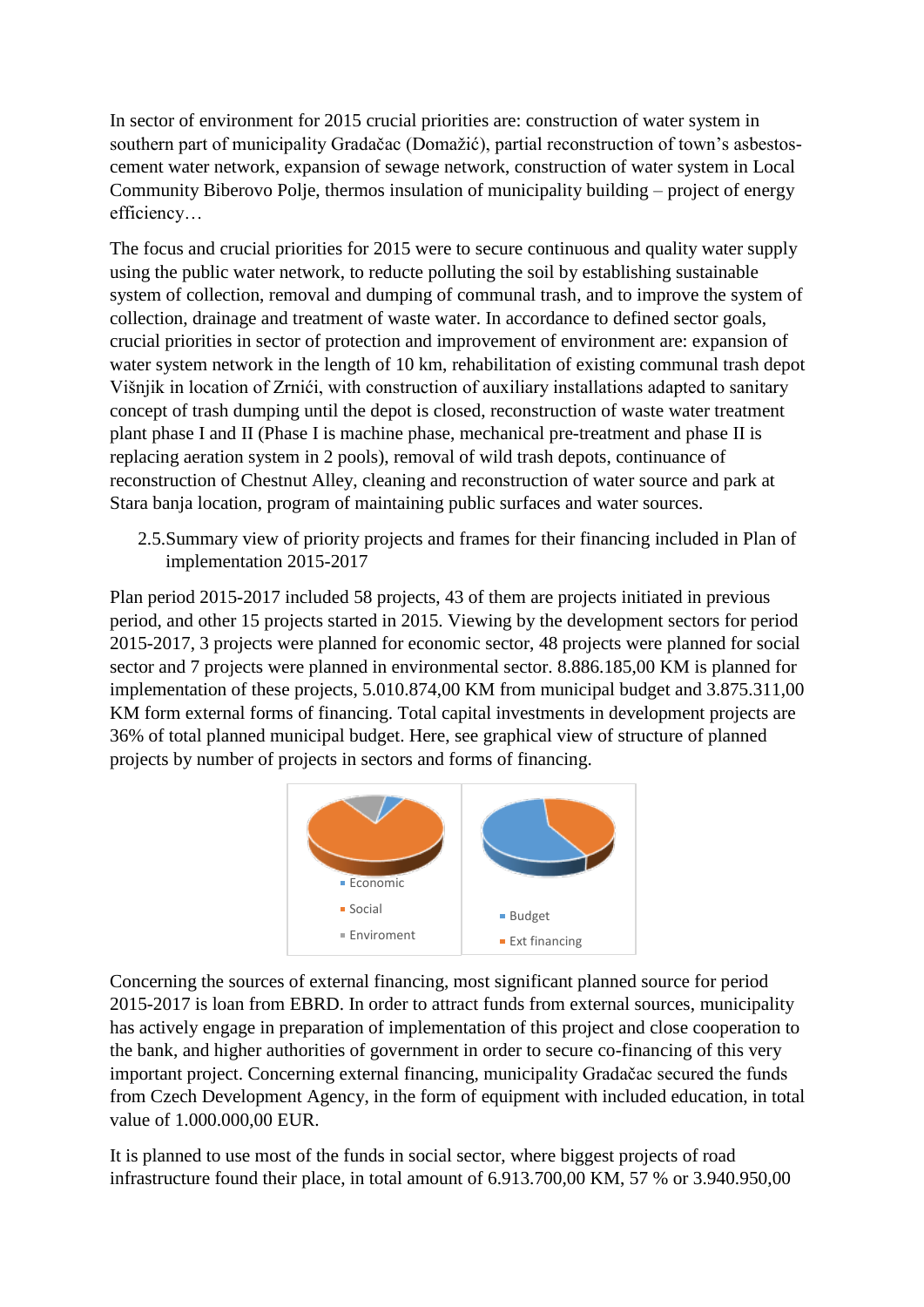KM secured from municipal budget and 43% or 2.972.750,00 KM is secured from external sources.

3. IMPLEMENTATION OF DEVELOPMENT STRATEGY OVERVIEW

3.1.Brief overview of previous period of implementation

Since the beginning of implementation of development strategy, 42 projects were completed fully, and that is 34% of planned 124 projects. Also, 4 long-term projects have been started and they are still in the process of implementation. It is important to list that, due to lack of funding, 16 projects were stopped. At the same time, 5 new projects got included in process of implementation (those projects were not planned by the Strategy, but their inclusion contributes to implementation of planned strategic/sectoral goals).



Graph of number of implemented projects:

Total value of planned projects for previous 2 report years is 11.691.776,00 KM, and value of fully implemented projects and projects under the implementation is 9.069.532,00 KM, which is 77% of planned implementation.

In the structure of value of all planned projects, 7.771.157,00 KM or 77% is planned to come from municipal budget and 3.920.619,00 KM or 33% is planned to come from external sources.

In the structure of value of all implemented projects, including fully implemented and projects in process of implementation, 5.917.346,00 KM or 65% came from municipal budget and 3.152.186,00 KM or 35% came from external sources. In the structure of value of fully implemented projects, 2.990.639,00 Km or 48% came from municipal budget and 3.133.878,00 Km or 52% came from external sources.

Graph of financial implementation of projects: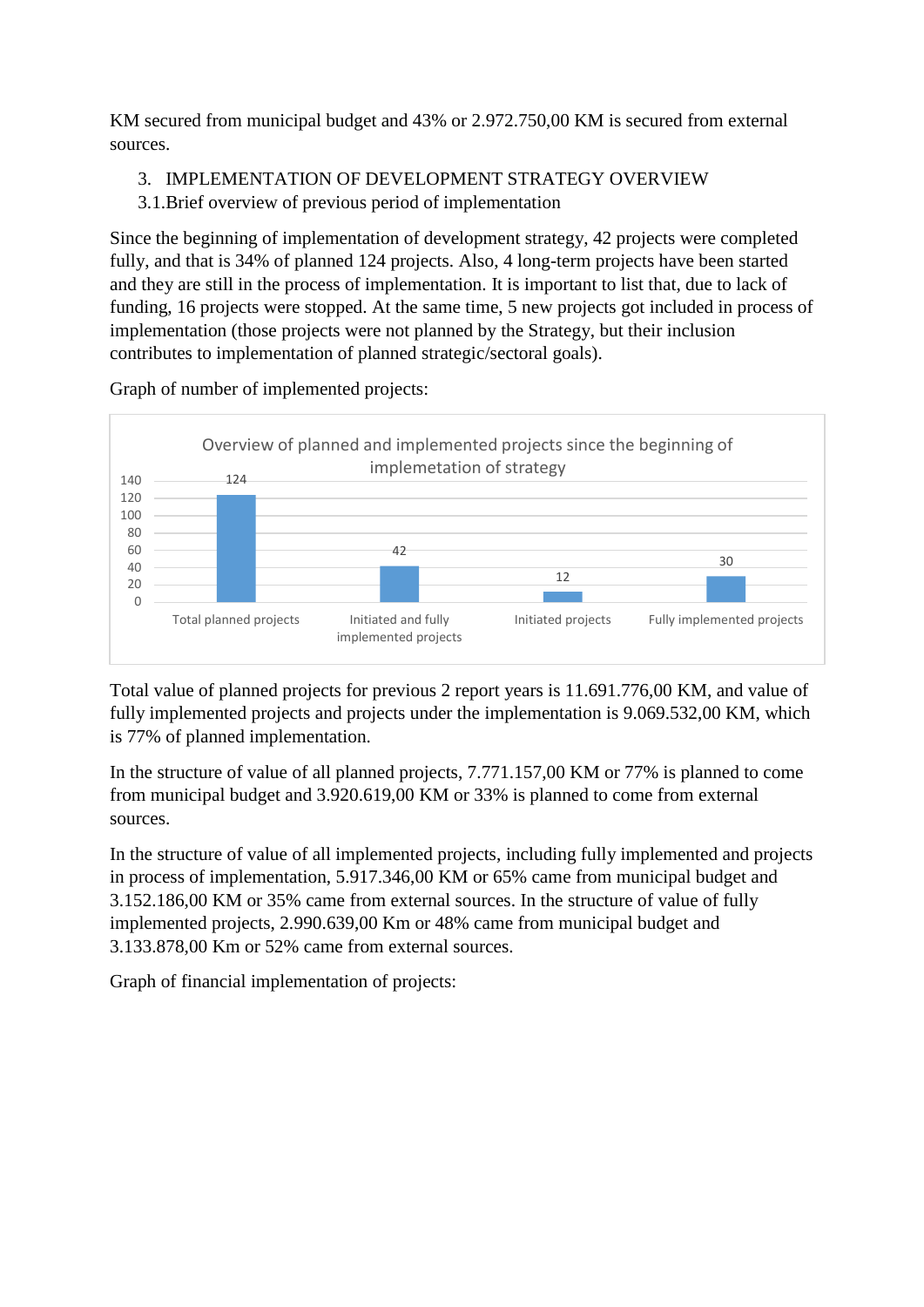

Observation of implementation of total number of initiated and fully implemented projects, since the beginning of implementation of strategy, high rate of implementation can be recognized. Even though implementation percentage of implemented projects is affected by numerous factors, conclusion can be made that municipality Gradačac is one of advanced municipalities that managed to secure great funds from its own budget, and from higher authorities as well.

Regarding financial implementation, conclusion can be made that projects are successfully implemented thanks to regular and dead line respective transactions from higher authorities.

### 3.2.Overview of implementation of Strategy in report year of 2015

Plan of implementation for 2015 set 43 projects as a goal and 33 projects were fully implemented. Plan of implementation did not include projects started and not finished during 2014. Total number of planned and transferred projects is 58. During 2015, 2 more projects were added to the plan of implementation, making the number of 60 initiated projects, and 6 of them were gave up on.

Out of all initiated and implemented projects in 2015, 30 projects are related to the projects whose implementation has started in previous years and 30 projects is related to on-year projects, initiated and implemented in 2015.



Graph of project implementation:

During the last year, 6 projects were gave up on (rejected projects). Main reasons for giving up is lack of funding from higher authorities, in the form of no publishing of public calls from FBiH ministries.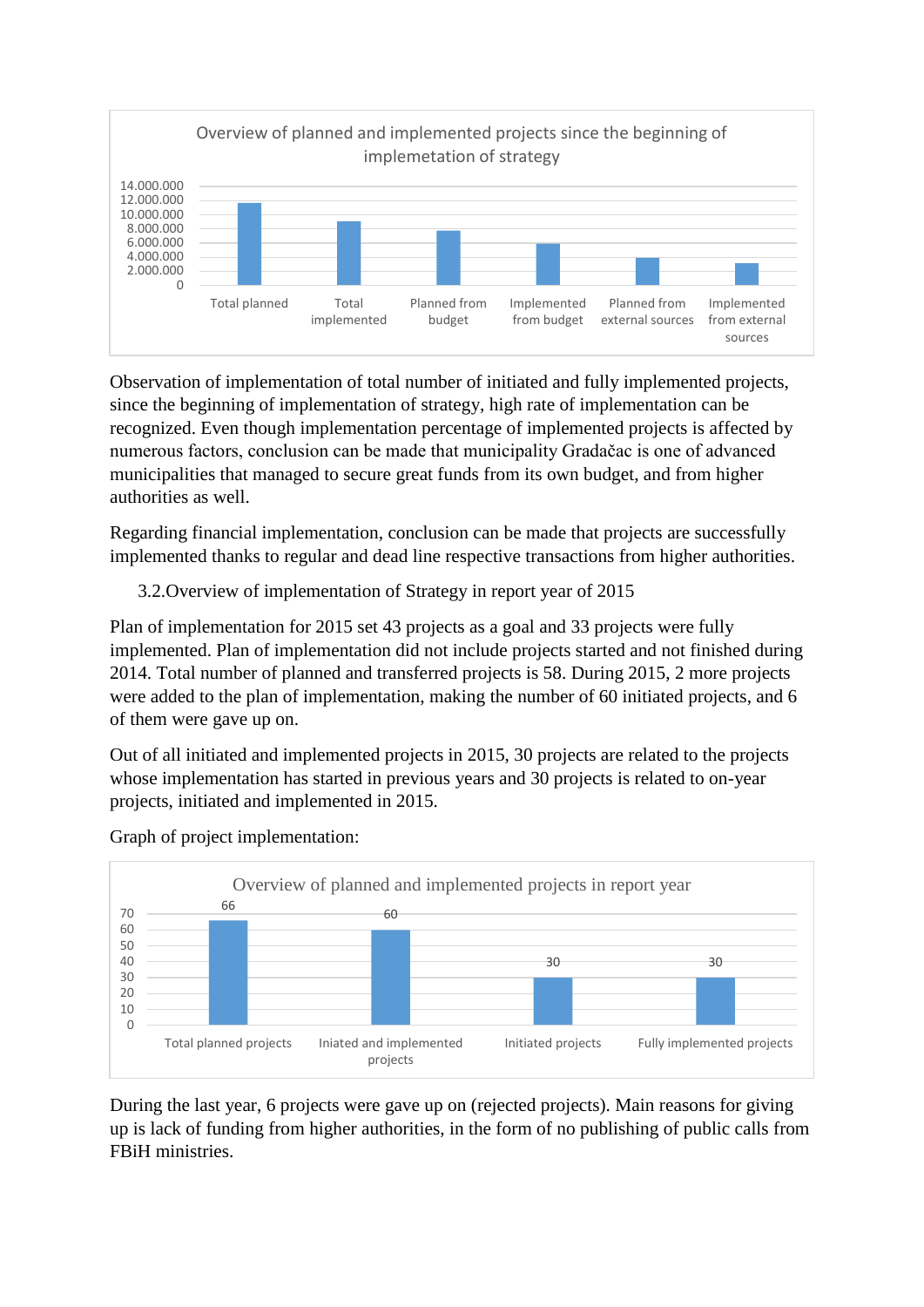Regarding financial implementation, total implementation of the projects is 103% in comparison to the plan. Structure of implemented projects, by financing, is 61% from municipal budget and 39% from external sources. By comparing planned structure by financial sources in plan of implementation 2015, 40% was planned from municipal budget and 60% from external sources, conclusion can be made that municipality can count on planning to receive more funds from external sources and it has resources to get this funds allocated.



#### Graph of financial implementation by sectors:

Following tables provide detailed overview of implemented projects, in relation to the plan and by sectors:

Table1.Overview of planned projects and implemented projects in 2015 (all sectors)

| <b>OVERVIEW</b> (fully and<br>partially implemented projects) | Number<br>of<br>projects | Total        | Financed by<br>budget | Financed by<br>external<br>sources |
|---------------------------------------------------------------|--------------------------|--------------|-----------------------|------------------------------------|
| <b>PLANNED</b>                                                |                          |              |                       |                                    |
| A. Total number of planned<br>projects                        | 58                       | 8.886.185,00 | 5.010.874,00          | 3.875.311,00                       |
| % structure of financing A                                    |                          |              |                       |                                    |
| <b>IN IMPLEMENTATION</b>                                      |                          |              |                       |                                    |
| B. Total number of fully or<br>partially implemented projects | 60                       | 6.431.465,00 | 3.324.587,00          | 3.106.878,00                       |
| % of fully or partially<br>implemented projects (A)           | 103                      |              |                       |                                    |
| $%$ structure $(B)$                                           |                          |              |                       |                                    |
| C. Total number of partially<br>implemented projects          | 36                       | 1.624.274,00 | 1.624.274,00          | 0                                  |
| % of partially implemented<br>projects (A)                    | 62                       |              |                       |                                    |
| $%$ structure $(C)$                                           |                          |              |                       |                                    |
| D. Total number of fully<br>implemented projects              | 24                       | 4.807.191,00 | 1.700.131,00          | 3.106.878,00                       |
| % in fully implemented                                        | 41                       |              |                       |                                    |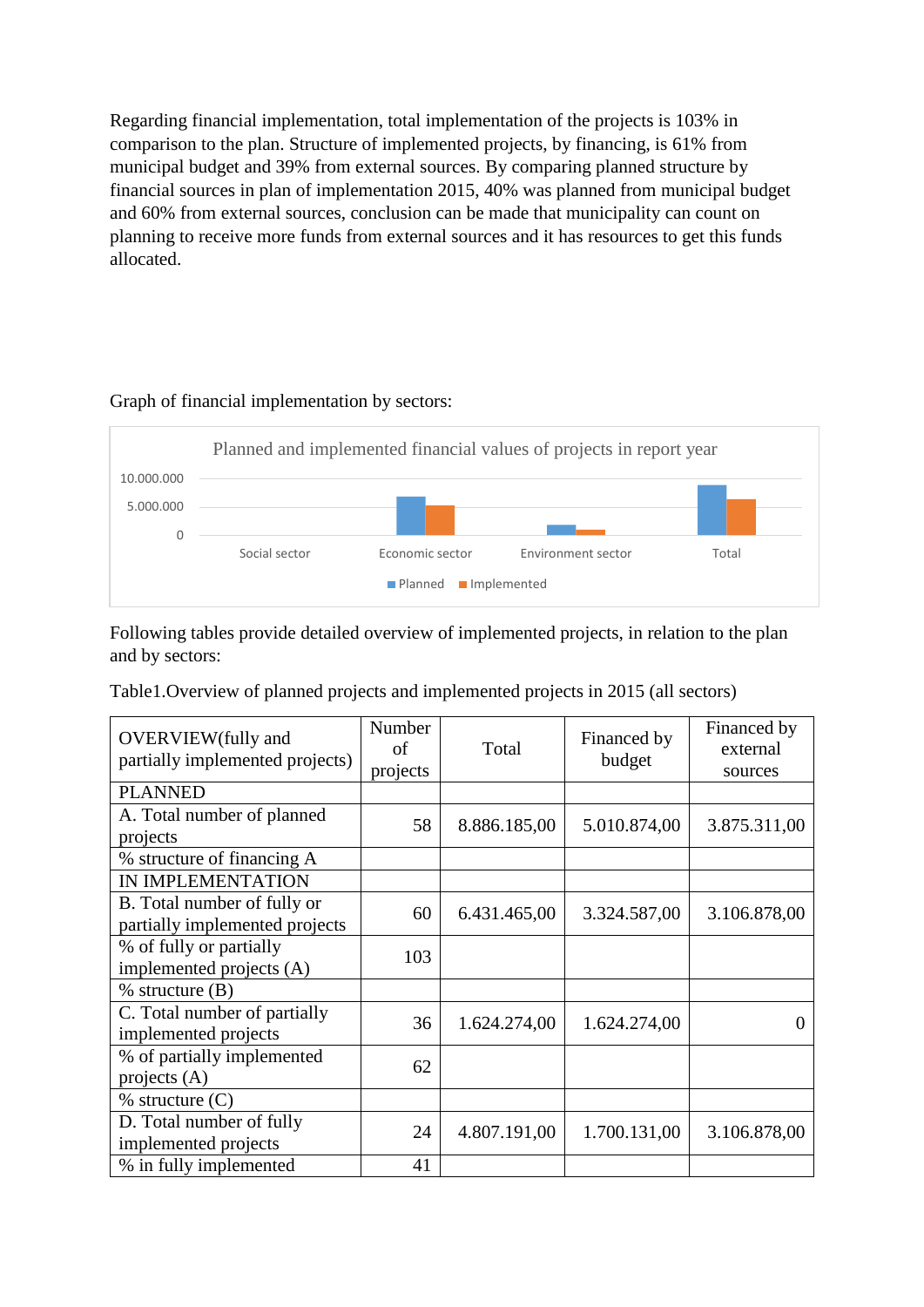| $\lambda$<br>projects<br>17 T |     |  |  |
|-------------------------------|-----|--|--|
| $\%$<br>structure<br>┻        | 100 |  |  |

Table 2. Financial projection of planned and implemented projects distributed by sectors based on implementation plan.

|      | Domain                      |              | Sum of project financial values | Financing structure of |              |  |  |
|------|-----------------------------|--------------|---------------------------------|------------------------|--------------|--|--|
|      |                             |              |                                 | implemented projects   |              |  |  |
|      |                             | Planned      | Implemented                     | Budget (%)             | Other $(\%)$ |  |  |
|      | Social development          | 80.000,00    | 79.550,00                       | 45                     |              |  |  |
|      | Economic development        | 6.913.700,00 | 5.299.597,00                    | 100                    |              |  |  |
|      | Ecology development         | 1.892.485,00 | 1.052.318,00                    | 84                     | 16           |  |  |
| 2015 | Total                       | 8.886.185,00 | 6.431.465,00                    | 58                     | 42           |  |  |
|      | % by plan of implementation | 100%         | 103%                            |                        |              |  |  |

Sector of economic development

1 project was planned in sector of economic development for 2015. 80.000,00 KM was planned for implementation of this project and 79.550,00 KM or 99% was secured. In this sector, funds planned for implementation of the project came from municipal budget. Above listed project was completion of construction of roundabout junction of roads Gradačac-Modriča and Gradačac-Šamac. Original source of financing was FBiH Ministry of traffic and communication.

| Table 3. Overview of planned and implemented projects in economic sector |  |  |  |  |
|--------------------------------------------------------------------------|--|--|--|--|
|--------------------------------------------------------------------------|--|--|--|--|

| <b>OVERVIEW</b> (fully and<br>partially implemented projects) | Number<br>of<br>projects | Total     | Financed by<br>budget | Financed by<br>external<br>sources |
|---------------------------------------------------------------|--------------------------|-----------|-----------------------|------------------------------------|
| <b>PLANNED</b>                                                |                          |           |                       |                                    |
| A. Total number of planned<br>projects                        | 1                        | 80.000,00 | 20.000,00             | 60.000,00                          |
| % structure of financing A                                    |                          |           |                       |                                    |
| IN IMPLEMENTATION                                             |                          |           |                       |                                    |
| B. Total number of fully or<br>partially implemented projects | $\overline{2}$           | 79.550,00 | 79.550,00             | $\mathcal{O}$                      |
| % of fully or partially<br>implemented projects (A)           | 200                      |           |                       |                                    |
| $%$ structure $(B)$                                           |                          |           |                       |                                    |
| C. Total number of partially<br>implemented projects          | $\overline{2}$           | 79.550,00 | 79.550,00             |                                    |
| % of partially implemented<br>projects $(A)$                  | 200                      |           |                       |                                    |
| $%$ structure $(C)$                                           |                          |           |                       |                                    |
| D. Total number of fully<br>implemented projects              | $\theta$                 | $\theta$  | $\overline{0}$        | $\Omega$                           |
| % in fully implemented<br>projects $(A)$                      | $\overline{0}$           |           |                       |                                    |
| $%$ structure $(D)$                                           |                          |           |                       |                                    |

Social sector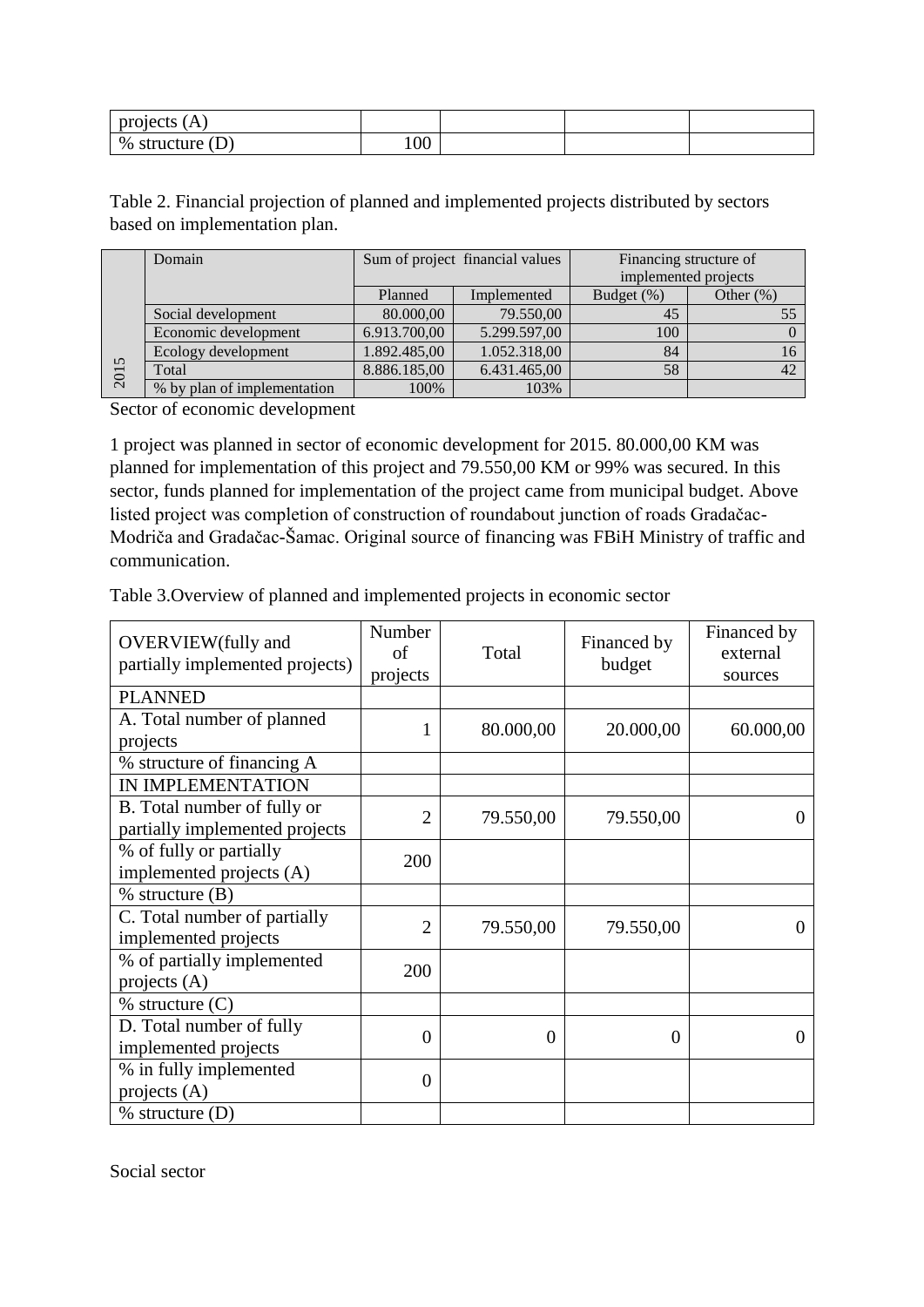46 projects were planned in social sector in 2015. 15 projects from previous years were transferred and they implementation was continued during last year, and 31 projects were initiated. 20 projects were fully implemented during last year. 6.913.700,00 KM was planned for implementation of these projects and 5.299.597,00 KM or 77% was secured. In this sector, funds planned for implementation of projects came mainly from municipal budget, but also from external sources (information presented in table ahead).

In domain of social sector, most significant projects in 2015 are construction of road infrastructure: construction of the road in industrial zone (project in implementation, Prodor 3), construction of pedestrian road in Local Community Vida II (implemented) reconstruction and upgrade of sport court Luke (implemented with UNDP financial support), reconstruction of local road in Local Community Međiđa Gornja phase IV, in the length of 2140 m (financial value 540.000,00 KM), construction of sport court Hrgovi Donji, reconstruction of regional road Liporašće (Gradačac) and Gornja Tramošnica (Pelagićevo) (project financed in cooperation with FBiH Ministry of traffic and communications)…

| <b>OVERVIEW</b> (fully and<br>partially implemented projects) | Number<br>of<br>projects | Total        | Financed by<br>budget | Financed by<br>external<br>sources |  |
|---------------------------------------------------------------|--------------------------|--------------|-----------------------|------------------------------------|--|
| <b>PLANNED</b>                                                |                          |              |                       |                                    |  |
| A. Total number of planned<br>projects                        | 46                       | 6.913.700,00 | 3.940.950,00          | 2.972.750,00                       |  |
| % structure of financing A                                    |                          |              |                       |                                    |  |
| IN IMPLEMENTATION                                             |                          |              |                       |                                    |  |
| B. Total number of fully or<br>partially implemented projects | 46                       | 5.299.597,00 | 2.361.338,00          | 2.938.259,00                       |  |
| % of fully or partially<br>implemented projects (A)           | 100                      | 77           |                       |                                    |  |
| $%$ structure $(B)$                                           |                          |              | 45.                   | 55                                 |  |
| C. Total number of partially<br>implemented projects          | 26                       | 1.112.724,00 | 1.112.724,00          | $\Omega$                           |  |
| % of partially implemented<br>projects $(A)$                  | 57                       | 16           |                       |                                    |  |
| $%$ structure $(C)$                                           |                          |              | 100                   | $\Omega$                           |  |
| D. Total number of fully<br>implemented projects              | 20                       | 4.186.873,00 | 1.248.614,00          | 2.938.259,00                       |  |
| % in fully implemented<br>projects $(A)$                      | 43                       | 61           |                       |                                    |  |
| $%$ structure $(D)$                                           |                          |              | 30                    | 70                                 |  |

Table 4.Overview of planned and implemented projects in social sector

Sector of protection of environment

11 projects were planned in environmental sector in 2015. 8 projects from previous years were transferred and they implementation was continued during last year, and 3 projects were initiated. 4 projects were fully implemented during last year. 1.892.485,00 KM was planned for implementation of these projects and 1.052.318,00 KM or 56% was secured. In this sector,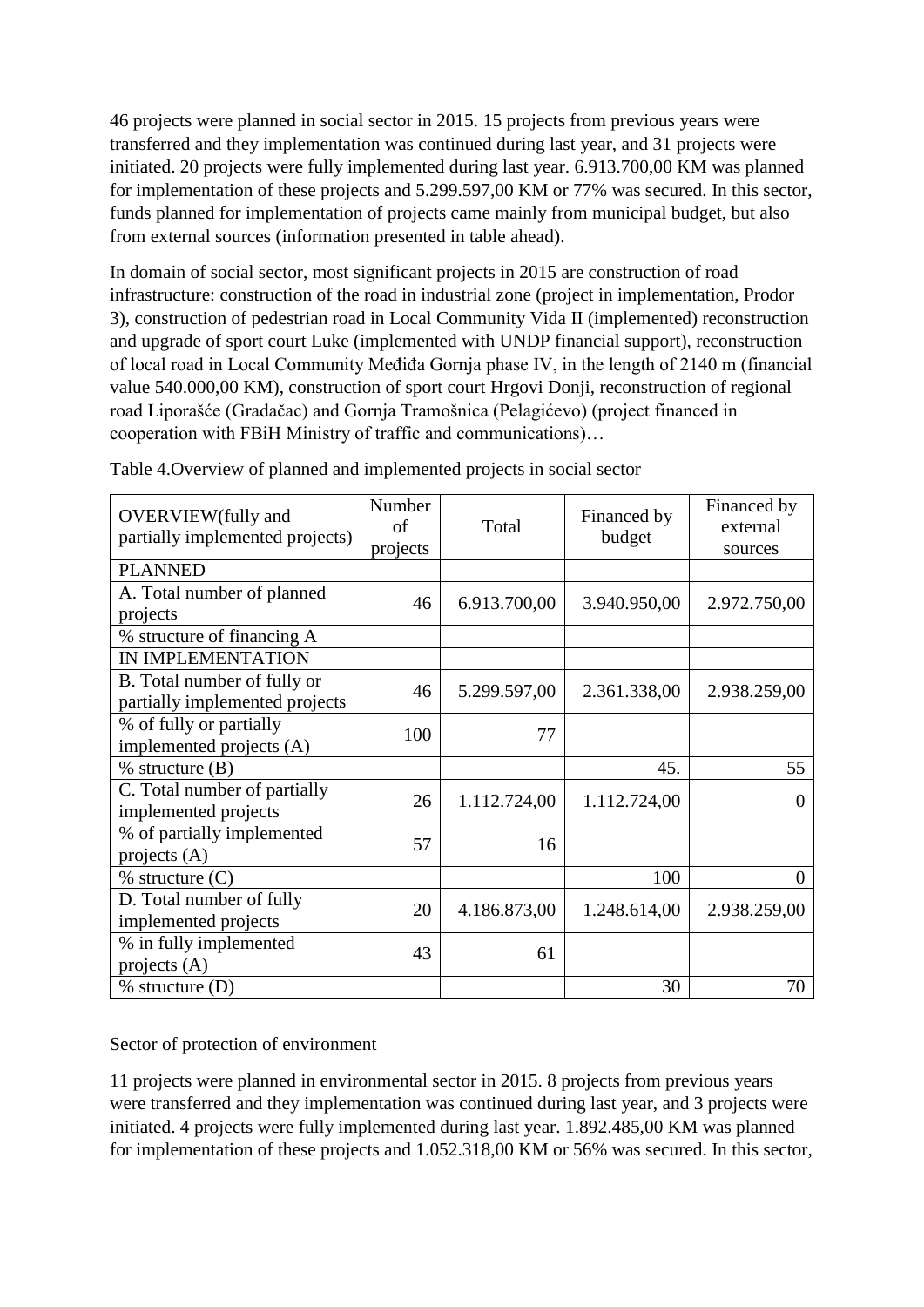funds planned for implementation of projects came mainly from municipal budget, but also from external sources (information presented in table ahead).

In domain of environmental sector, most significant projects in 2015 are construction of water system in southern part of municipality (Domažić), partial reconstruction of town's asbestos – cement water network, expansion of sewage system( funds shall be secured by EBRD loan), reconstruction of waste water treatment plant(grants secured by Czech development agency in value of 1.000.000,00 EUR), reconstruction of Stara banja park phase II, thermo-insulation of municipal building, construction of chestnut alley(length of 300m, project implemented), reconstruction of existing depot of communal trash, with construction of auxiliary objects adopted to sanitary concept of trash dumping(project transferred in 2015)

| <b>OVERVIEW</b> (fully and<br>partially implemented projects) | Number<br>of<br>projects | Total        | Financed by<br>budget | Financed by<br>external<br>sources |
|---------------------------------------------------------------|--------------------------|--------------|-----------------------|------------------------------------|
| <b>PLANNED</b>                                                |                          |              |                       |                                    |
| A. Total number of planned<br>projects                        | 11                       | 1.892.485,00 | 1.049.924,00          | 842.561,00                         |
| % structure of financing A                                    |                          |              | 55                    | 45                                 |
| IN IMPLEMENTATION                                             |                          |              |                       |                                    |
| B. Total number of fully or<br>partially implemented projects | 12                       | 1.052.318,00 | 883.699,00            | 168.619,00                         |
| % of fully or partially<br>implemented projects (A)           | 109                      | 56           |                       |                                    |
| $%$ structure $(B)$                                           |                          |              | 84                    | 16                                 |
| C. Total number of partially<br>implemented projects          | 8                        | 432.000,00   | 432.000,00            | 0                                  |
| % of partially implemented<br>projects $(A)$                  | 73                       | 23           |                       |                                    |
| $%$ structure $(C)$                                           |                          |              | 100                   | $\Omega$                           |
| D. Total number of fully<br>implemented projects              | $\overline{4}$           | 620.318,00   | 451.699,00            | 168.619,00                         |
| % in fully implemented<br>projects $(A)$                      | 36                       | 33           |                       |                                    |
| $%$ structure $(D)$                                           |                          |              | 73                    | 27                                 |

Table 5.Overview of planned and implemented projects in environmental sector

### 3.3.Crucial results and achieved progress

Based on collected and processed data on implementation of the projects in report period, conclusion can be made that annual results are visible throughout implementation of projects of capital investments in infrastructure(modernization of roads, water and sewage network). The biggest progress was made in domain of social sector and environmental sector. In the scope of social development, out of 25 planned projects, 24 of them are initiated and 12 are fully implemented. Within this sector, significant capital projects are being implemented and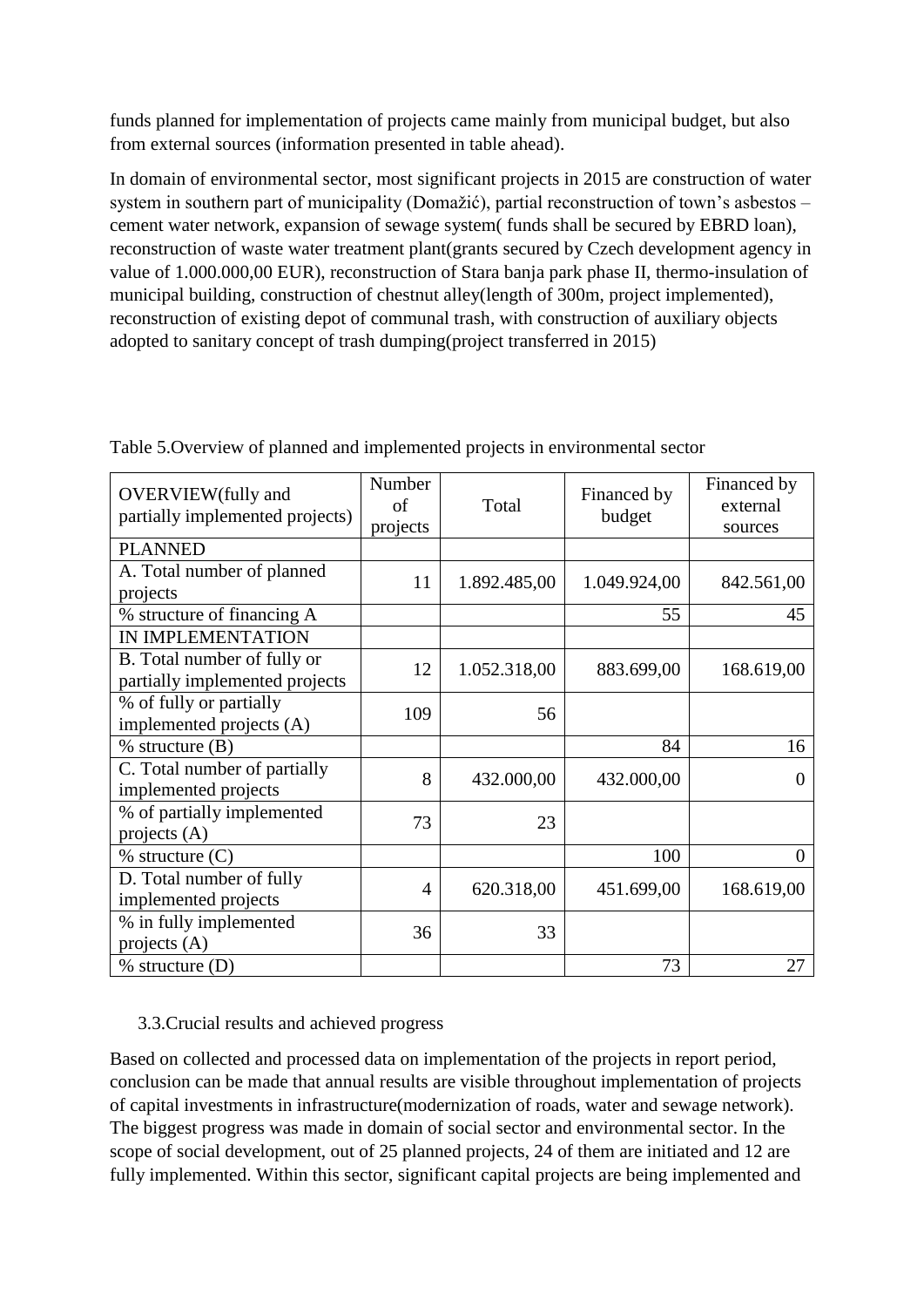they contribute to better life conditions in Gradačac municipality and also they improve business environment. In domain of environmental sector, 5 projects were initiated and 4 of them are fully implemented.

5 goals are defined in economic sector and 2 goals are fully accomplished, SG1 and SG2.

Economic development

Sector goal 1: until 2018, minimum of 100 newly employed workers in existing and new industrial zones

It is planned in 2015 to increase the number of employed individuals for minimum of 60 and to launch production in 2 companies.

During 2015, 2 new companies launched their productions and employed minimum of 100 workers. Operational goal is exceeded.

Sector goal 2: until 2018, increase of export and profit off export in metal and textile industry, and 10% in agricultural production.

In 2015, it was not planned to increase the number of companies involved in export, and it was planned to increase number, by 2, of agricultural producers involved in export.

During 2015, number of companies involved in export is increased by 2 and number of agricultural producers involved in export is increased by 1. Operational goal is exceeded.

Sectoral goals 3, 4 and 5 of economic development, were not worked on.

5 goals are defined in social sector and they are either partially or fully implemented.

Sector goal 1: Until 2018, improve sport – cultural life of the residents by creation of spatial and technical conditions for increase of marking traditional, cultural and educational events for 15% and sport- recreation events for 20%.

In 2015, 46 traditional, cultural and educational events took place, 5650 citizens attended these traditional, cultural and educational events and 2650 citizens attended to sportrecreation events.

Operational goal 1 achieved.

Sector goal 2: Engage all kids of pre-school age into program of pre-school education, until end of 2015.

In 2014, it was planned to build 2 new class rooms and to engage 430 kids in pre-school education. Operational goal fully achieved. Implementation of this goal 100%.

Sector goal 3: Improve the quality of the public services in domain of citizen's status, for 15% until the end of 2018

Construction of the premises for public registry office was planned for 2015 and number of online users shall be 100, and number of satisfied citizens shall be 250.

During 2015, construction of the premises for public registry office has begun. Operational goal partially achieved.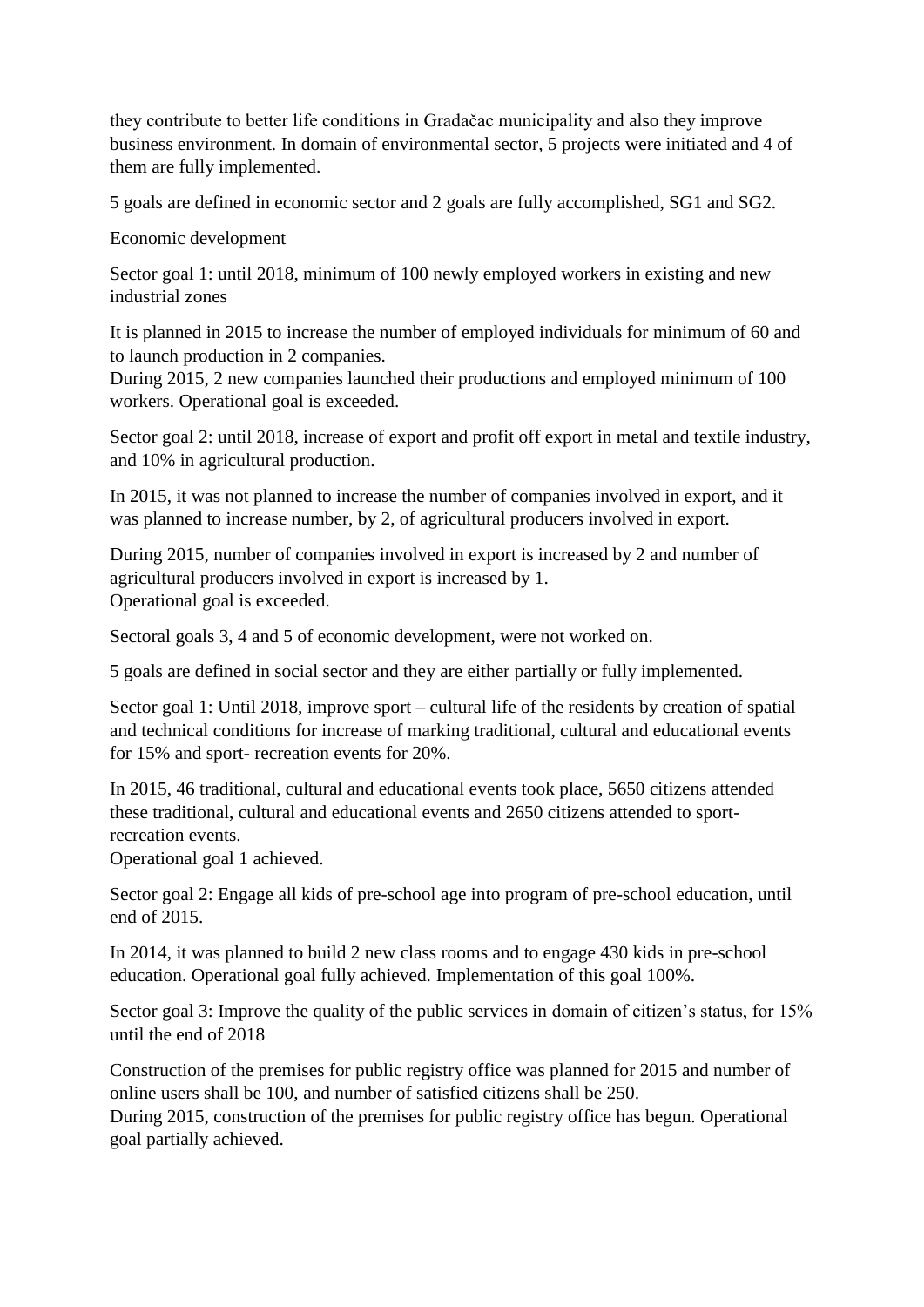Sector goal 4: Establish mechanism of life improvement for youth, human rights status and gender equality and to improve life conditions for minimum 100 families in the state of social need, until end of 2018

In 2014, it is planned to secure accommodation for 20 Roma families, to improve living conditions for 10 families and to organize 1 educational fair.

In 2015, 5 Roma families are accommodated, living conditions were improved for 10 families living in collective centre Dueren and 1 educational fair was organized. Operational goal 4 is partially achieved.

Sector goal 5: Until 2018, improve safety of the residents through improvement of infrastructure and creating conditions for reduction of accidents and socially unaccepted behaviour, for 20%

In 2015, value of the damage caused by natural disasters was in the range of 5.900.000,00 KM, no lethal mine accidents occurred, number of street dogs is reduced to 700, 140 traffic accidents occurred and 158 cases of criminal acts and public peace and order disturbances occurred .

Operational goal 5 of social sector is partially achieved.

Sector of protection and improvement of environment defines 6 goals:

Sector goal 1: Until end of 2018, secure continuous and quality water supply, using public water network, for minimum 30.000 resident of municipality Gradacac

It is planned in 2015 to have a capacity of fresh water distribution at 130 l/s, to reduce water losses for 42%, and to have 100 new initial installations to houses.

During 2015, construction of water supply network was performed in the length of 1356 m, increase of capacity of water distribution was not worked on, water losses remained at 50% and number of new installation to houses is 46.

Operational goal 1 of environmental sector fully achieved.

Sector goal 2: Until end of 2018, reduction of polluting the soil by establishing sustainable system of collection, removal and dumping of communal trash for 46.000 residents of Gradacac municipality.

It is planned in 2015, to remove 2 trash depots, to have 200 households separating their trash, and to separate trash for recycling, in amount of 5%, of collected trash.

During 2015, 3 wild depots were removed and rehabilitated, trash separation on site did not start, and no trash for recycling was collected.

Operational goal 2 was not fully implemented.

During 2015, sector goals 3 and 4 of environmental sector were not worked on and therefore implementation of these goals cannot be discussed.

Sector goal 5: Until end of 2018, reduce emissions and pollution for 10%, by implementation of projects related to energy efficiency and usage of renewable energy sources, in the area of Gradačac municipality.

It was planned in 2015, to reduce the use of energy generating products for 5%, reduce emissions of 5 public buildings for 2%, reduce the use of energy generating products for 8%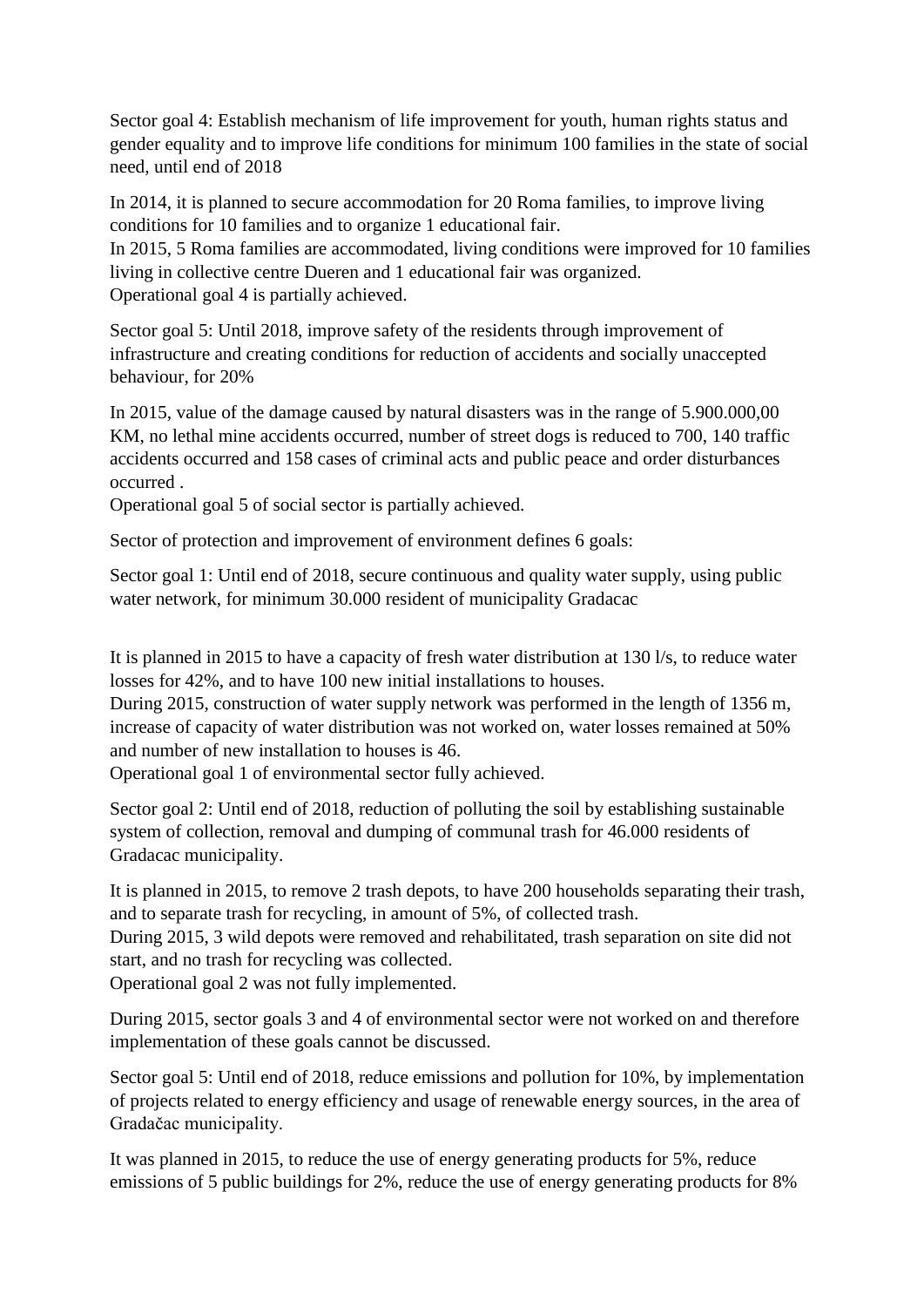and electricity for 10%.

During 2015, new windows on Gradačac municipality building, cadastre building and building of inspections were installed and it lead to reduction of use of energy generating products for 8%.

Operational goal 5 is fully accomplished.

Sector goal 6: Improvement and protection of natural and cultural-historical heritage has increased tourist offer of municipality Gradacac, until 2018.

It was planned in 2015, to construct 2 green areas, reconstruct 150 m of chestnut alley, to have 300 swimmers at the lake and to install 20 tourist signs.

During 2015, 150 m of chestnut alley was reconstructed. Operational goal 6 of environmental sector is partially implemented.

### 3.4.Vertical and horizontal harmonisation and level of integration

Based on presented implementation of projects and accomplishment of sectoral goals, mutual integrity and connection between sectoral and strategic goals is visible. Construction of business infrastructure in industrial zone, within economic sector, at the same time has strong influence on social development, throughout creation of conditions for employment and improvement of citizen's life standards.

During 2015, it came to implementation of projects in domain of protection and improvement of environment, contributing to development of society and improvement of citizen's life standards, constructing green areas, construction of sewage and street lights reconstruction.

In the scope of social development, most of the investments went to road infrastructure, significantly contributing to economic and ecological sector.

Projects planned for future period shall be in domain of water supply – construction of water system in southern part of municipality (Domažić), reconstruction of asbestos – cement town's water network, expansion of sewage network, all in the form of construction of 135 km of pressurizing- distributing water supply network, construction of 6 water tanks and 14 pumping stations, reconstruction of 20 km town's water supply network and construction of 15 km of sewage network, contributing to the better life of population.

3.5.Institutional capacities of municipality management and cooperation with relevant factors

During 2015, with support and help from UNDP/ILDP and USAID-SIDA/GOLD projects, unit for management of development was institutionalized, that is Section for management of development and energy efficiency, with function of management of development.

Human resources in charge of development, mainly employed in Section for investments, supervision and energy efficiency, possess all necessary capacities and skills to manage the work in relation to this domain.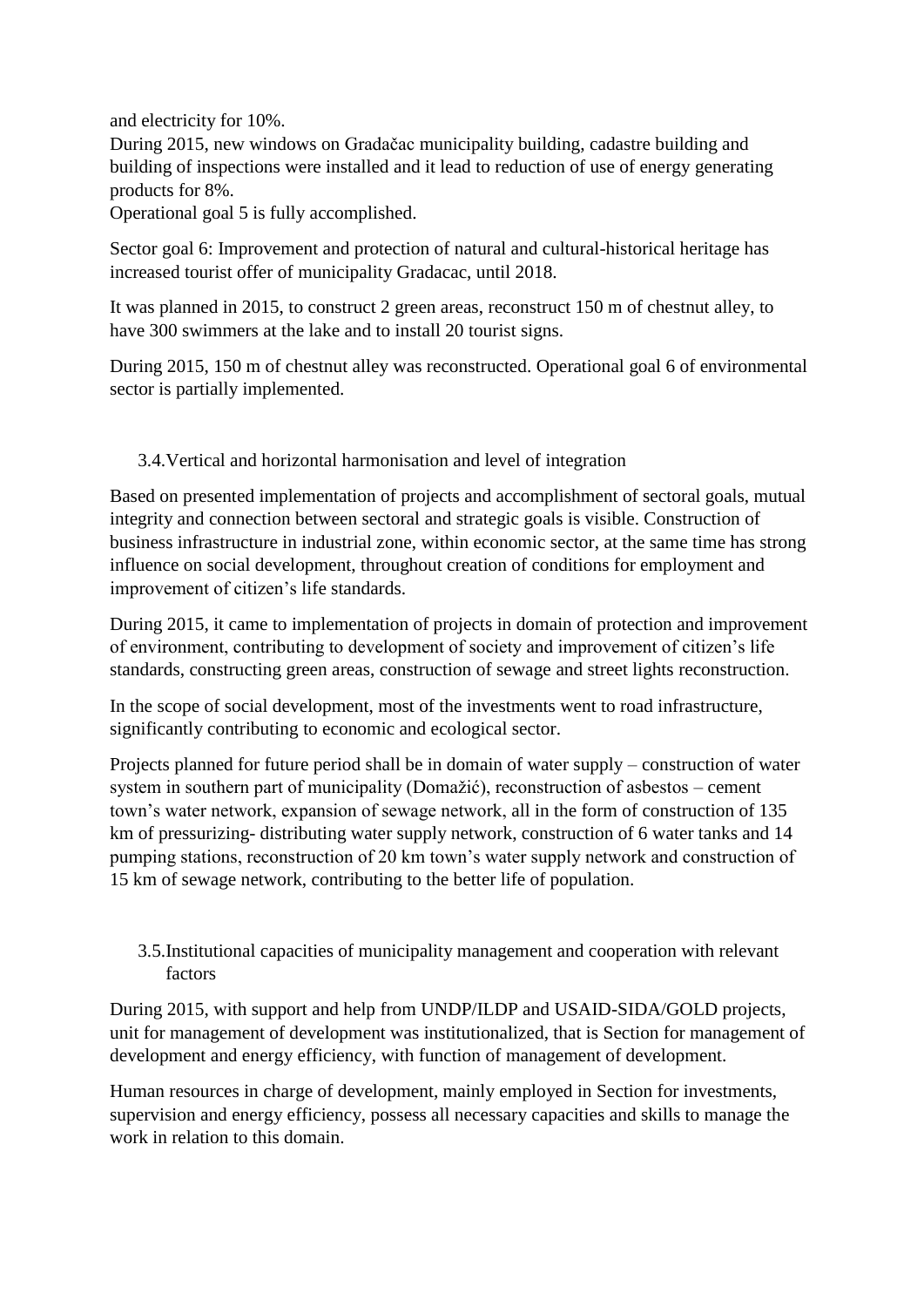#### 4. CRUCIAL MACROECONOMIC INDICATORS

Gradačac municipality is situated in the north east of Bosnia and Herzegovina and it is part of Tuzla canton. Municipality spreads over southern and south east part of central Posavina which covers portion of northern Bosnia and downhill region of Majevica and Trebava mountains, and it occupies territory of 218 km<sup>2</sup>. Gradačac is accessible from 4 directions: Modriča, Bosanski Šamac, Orašje and Ormanica. Distance to Tuzla is 60 km, to Sarajevo 180 and to Zagreb 341 km. Distance to Tuzla airport is around 80 km. 41.800 residents live in the area of Gradačac municipality, 6.650 employed and 7.500 unemployed. Gross domestic product per head is 2.950,00 KM. Average net salary is 620,00 KM. Average salary in Gradačac is about 20% higher than in other, surrounding municipalities of similar size. GDP and average salary did not significantly change during last several years.

Following is table view of macro indicators for starting and report year. Table cells are filled with accessible data:

| <b>GENERAL</b><br><b>DEVELOPMENT</b>                                            | Indicator | Starting point<br>2012 |      | Report year 2015 |       |      | Cantonal average<br>2015 |       |   |                |
|---------------------------------------------------------------------------------|-----------|------------------------|------|------------------|-------|------|--------------------------|-------|---|----------------|
| <b>INDICATORS</b>                                                               |           | Total                  | M    | $\mathbf F$      | Total | M    | $\mathbf F$              | Total | M | $\overline{F}$ |
| Population                                                                      | Number    | 46132                  |      |                  | 41800 |      |                          |       |   |                |
|                                                                                 | Number    | 6500                   | 4200 | 2300             | 6650  | 4350 | 2300                     |       |   |                |
| Employed                                                                        | $\%$      | 45,9                   | 64,6 | 35,4             |       |      |                          |       |   |                |
|                                                                                 | Number    | 7580                   | 4450 | 3130             | 7500  | 4300 | 3200                     |       |   |                |
| Unemployed                                                                      | $\%$      | 54,1                   | 59   | 41               |       |      |                          |       |   |                |
|                                                                                 | value     |                        |      |                  |       |      |                          |       |   |                |
| Gross domestic product                                                          | Per head  | 2846                   |      |                  | 2950  |      |                          |       |   |                |
| Investments on                                                                  | Value     | 1448779                |      |                  |       |      |                          |       |   |                |
| municipal territory                                                             |           |                        |      |                  |       |      |                          |       |   |                |
| Number of companies<br>per 1000 residents                                       | Ratio     | 15                     |      |                  | 17    |      |                          |       |   |                |
| Average net salary in<br>KM                                                     | value     | 600                    |      |                  | 620   |      |                          |       |   |                |
| Number of students in<br>primary and secondary<br>schools per 1000<br>residents | Number    | 135                    |      |                  | 130   |      |                          |       |   |                |
| Social transfers per<br>residents                                               | Per head  | 5,35                   |      |                  |       |      |                          |       |   |                |
| Number of doctors per<br>1000 residents                                         | Ratio     | 0,39                   |      |                  | 0,45  |      |                          |       |   |                |
| Amount of realized<br>funds for priorities from<br>development strategy         | Value     | $\overline{0}$         |      |                  |       |      |                          |       |   |                |
| ADDITIONAL INDICATORS OF DEVELOPMENT                                            |           |                        |      |                  |       |      |                          |       |   |                |
| Portion of realized<br>capital investments in<br>municipal budget               | Ratio     | 16,63                  |      |                  |       |      |                          |       |   |                |
| Number of agricultural<br>economies per 1000<br>residents                       | Ratio     |                        |      |                  |       |      |                          |       |   |                |
| Number of social<br>welfare users per 1000<br>residents                         | Ratio     | 8                      |      |                  |       |      |                          |       |   |                |
| Residents w/health<br>insurance in ratio to<br>total number of<br>residents     | Ratio     |                        |      |                  |       |      |                          |       |   |                |
| Number of active<br>members in cultural<br>institutions                         | Number    | 1900                   | 800  | 1100             | 2000  | 900  | 1100                     |       |   |                |
| Number of active<br>members in sport<br>institutions                            | number    | 2500                   | 1500 | 1000             | 2650  | 1600 | 1100                     |       |   |                |
| Access to controlled<br>fresh water                                             | $\%$      | 100                    |      |                  | 100   |      |                          |       |   |                |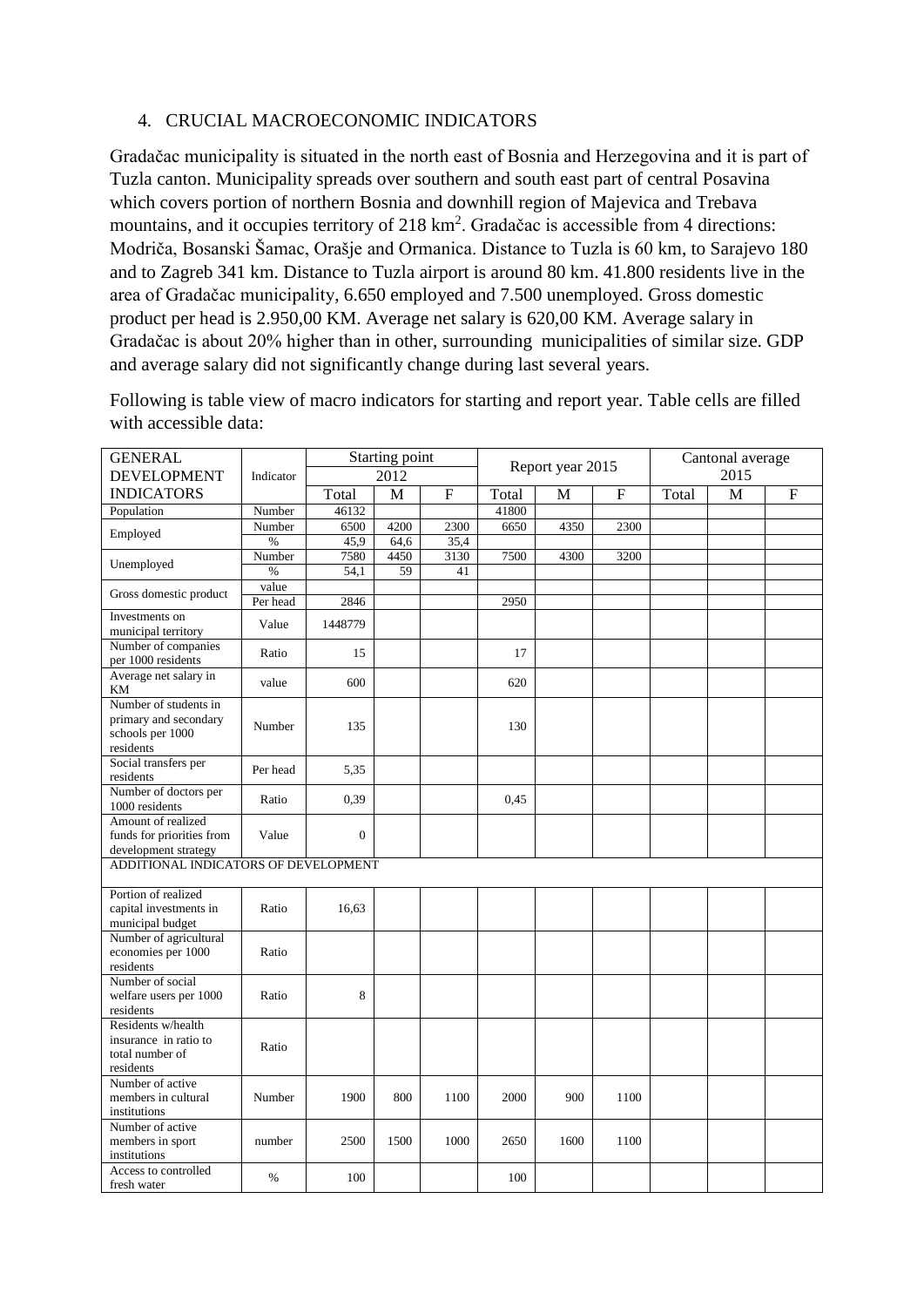| Households with solid<br>trash removal | $\%$   | 49 |  | 49 |  |  |  |
|----------------------------------------|--------|----|--|----|--|--|--|
| Settlements with no<br>paved roads     | Number |    |  |    |  |  |  |
| Settlements with no<br>electricity     | Number |    |  |    |  |  |  |
| CO <sub>2</sub> emissions per head     | ton    |    |  |    |  |  |  |

# 5. CONCLUSIONS AND SUGGESTIONS

Implementation of the Strategy in 2015 is on extremely satisfied level. Total percentage of implementation of planned funds in amount of 72%, exceeds expectations of development team's members and municipality management, due to the fact that, during this year, state of natural disaster due to the landslides, was declared twice and significant funds were secured for that relief. Regarding realization of sectoral goals, it is obvious that some goals were realized 100 % and more, and some of them were not worked on.

In 2015, significant step forward was taken in establishing strategic and institutional frame for management of development. Knowing that this year is first year of implementation of Strategy, which implied establishing new systematic approach within local self-management, results were achieved in the sense of processes improvement and strengthening the capacities of employees working on planning, monitoring and evaluation of current Strategy of development for Gradačac municipality.

Second year of implementation of Strategy delivered:

- Second three year implementation plan was prepared, form period 2015-2017. This was important experience for municipality, and gained lessons from first planning process were used as foundation for improvement in future years
- Annual implementation plans by departments and sections were prepared and accent was given to project approach, accepted in great manner in Gradačac municipality earlier.
- Annual planning of project and regular activities was complete novelty for Gradačac municipality
- Defining and establishing frame for management of development
- Achieving significant progress in cooperation with private sector. Business council was formed, aiming at strengthening of public-private dialogue and active participation of private sector in implementation of projects of economic development

Based on detailed analysis of implementation of Strategy in 2015, following can be concluded:

23 projects were fully implemented, 35 projects are being under progress. Other 2 projects were not planned for 2015, but they were started on.

 Crucial projects of infrastructural development were implemented, including construction of roads, local roads, water system and sewage, but also roads which enabled existing industrial zones to be in function, and further significantly increase chance for attracting the investment, opening of new MSEs and creation of new job positions.